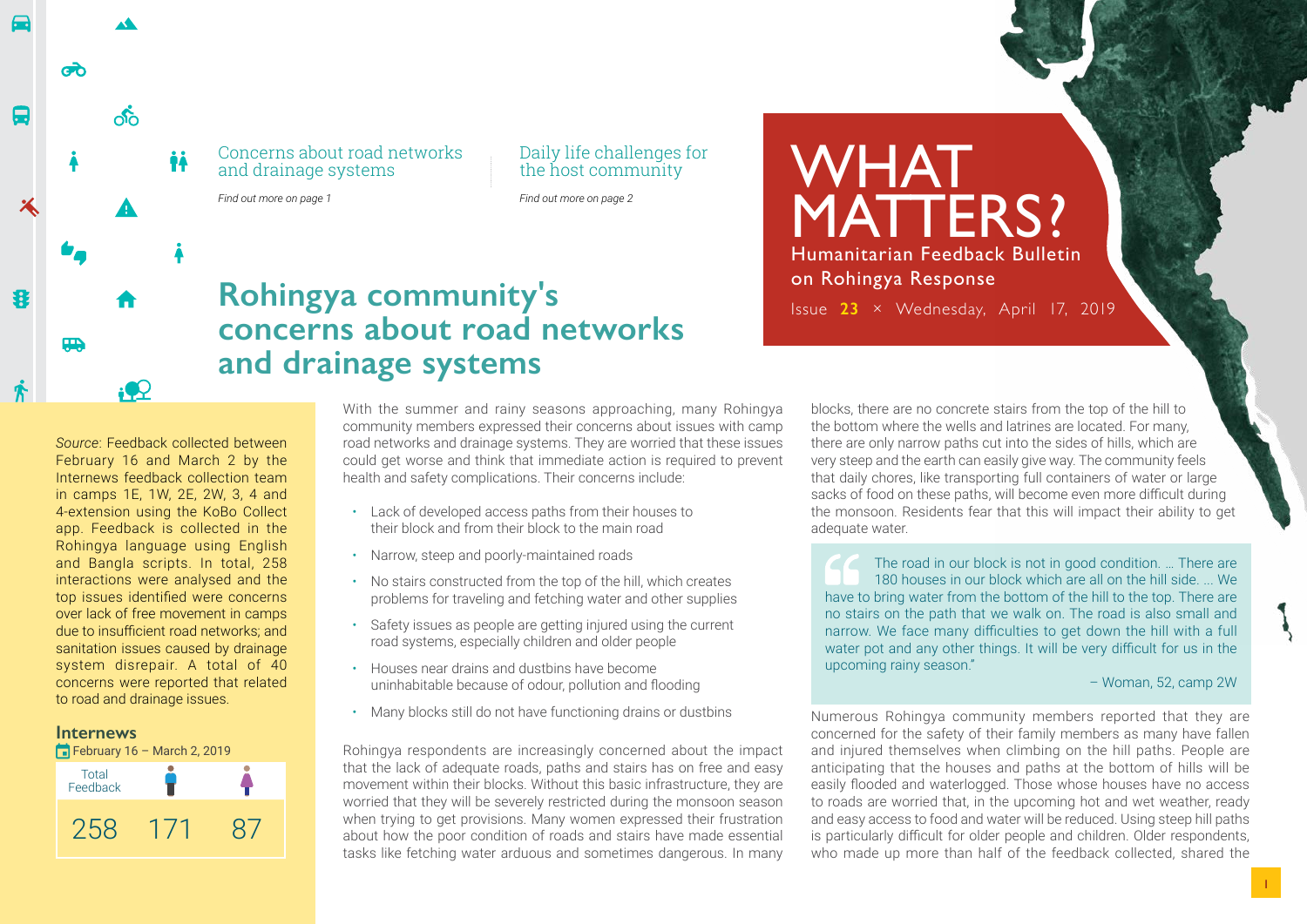problems they face due to the bad condition of road networks and drains. Several older respondents noted that they were no longer able to go to the mosque at night to pray because of the danger of attempting to return on steep paths in the dark. Parents also relayed their worries that their children might get injured on these paths, which they use to go to school and to the mosque.

Our small children fall down while walking up and down on the steep road. Older people are also facing difficulties to walk up and down on the road. Older people are not able to go to the mosque at night to say prayers. They fear falling down while using the road to go to the mosque so, they say prayers at home."

– Woman, 52, camp 2W

Waste disposal continues to be a major concern for the Rohingya community. Sixty percent of feedback related to issues with drainage systems and rubbish disposal. After 18 months, community members in many blocks reported that they still do not have

functioning drains or dustbins. In some blocks, existing drains were constructed with bamboo and have fallen into disrepair because of lack of maintenance and deterioration of the bamboo. This has caused the waste to collect on the surface instead. Many respondents reported that water from the drain flows back into their houses, contaminating them with refuse. Over the two-week feedback collection period, there were numerous accounts shared by Rohingya community members linking blocked drains to the increased spread of certain diseases in the camps. Many of those who had contaminated water flow into their houses linked this with the development of skin problems. In addition to health problems, the blocked drains cause bad odours and have led to increased tension among community members who continue to dump their waste on the blocked drains. Those who live near the drains expressed frustration that all kinds of waste has been thrown in the drain, resulting in blockages, and said that the continued disposal of waste at these sites has caused severe odour pollution and occasional flooding.

A drain was built in our block on the hillside. The houses above also throw rubbish into the drain and the people below us have filled up the drain by throwing rubbish in it. It stinks now. ... We are not able to stay inside our house. We are affected with various kinds of diseases because of the bad smell. We feel that it will be very good if the drain in our block is cleared so that we can avoid disease."

#### – Man, 63, camp 1E

We have many problems in our block because we have no place to throw away rubbish. We don't have any dustbins either. Buckets are provided to people to carry rubbish to other blocks and volunteers are also engaged to do cleaning work in other blocks. ... It will be very good if an NGO provided us with buckets to carry rubbish and volunteers to do cleaning work in our block."

– Woman, 50, camp 1E

Rohingya community members shared strategies for potential solutions to the issues that they are facing with roads and adequate facilities for waste disposal. As the summer and monsoon season is coming, they stressed the importance of timely action to address issues now, before it becomes impossible to do any infrastructure work. Respondents requested that concrete stairs be installed on hill paths to residences and the paths be widened where possible to make transit with goods easier and safer. To alleviate the waste disposal issues, they asked that existing drains be cleaned out where they have been clogged so that liquid waste can be disposed of properly and not create more issues. Blocks which do not have dustbins requested that they be given dustbins or buckets to manage other waste materials.



# **Daily life challenges for host community**

The host community living in Cox's Bazar feel that the Rohingya influx is having a huge impact on their lives in various ways. They feel they cannot move freely in their areas because of the Rohingya people. Furthermore, they say that they are also facing problems regarding their livelihoods as they feel that Rohingya people are taking their jobs. They also expressed their concern about the increasing cost of healthcare services and their fears about the decline of the tourist industry in the area. In addition, host community families have been facing problems getting birth certificates from municipal offices since the start of the influx, as authorities are no longer giving them out.

*Source*: Feedback was collected from the host community audience of the radio discussion programme Betar Sanglap, recorded in the Deputy Commissioner's Office, Cox's Bazar on 13 March 2019. These concerns were documented from questions asked during the programme by the audience. The programme is produced by Bangladesh Betar with support from BBC Media Action and UNICEF. In total 36 audience members asked questions, of whom 75% were men and 25% were women. In addition, focus group discussions were conducted in the host community to understand more about their concerns.

The host community stated that the road blocks which are in place to restrict Rohingya people's movements also restrict the free movement of the host community. When people in the host community were asked how the movements of the Rohingya people could be better controlled, they said they should be checked at camp check posts for their fingerprints. They think that this process will reduce the need for road blocks, and the host community will then be able to move around freely.

Livelihood has been a major concern for people in the host community since the Rohingya crisis started. Before the influx,

people with little education used to do a variety of jobs such as cultivating rice and vegetables; cutting wood and bamboo; working in shops selling vegetables, fish, meat, medicine and clothing; working as day labourers; and collecting and selling firewood. Educated people were working as teachers, government service holders, running small businesses and NGO workers. Since the Rohingya influx, the lower educated people say that they have lost their jobs for a number of reasons. Educated people have left their jobs within host communities and have taken up roles in NGOs supporting the Rohingya people, which pay higher salaries. They mentioned